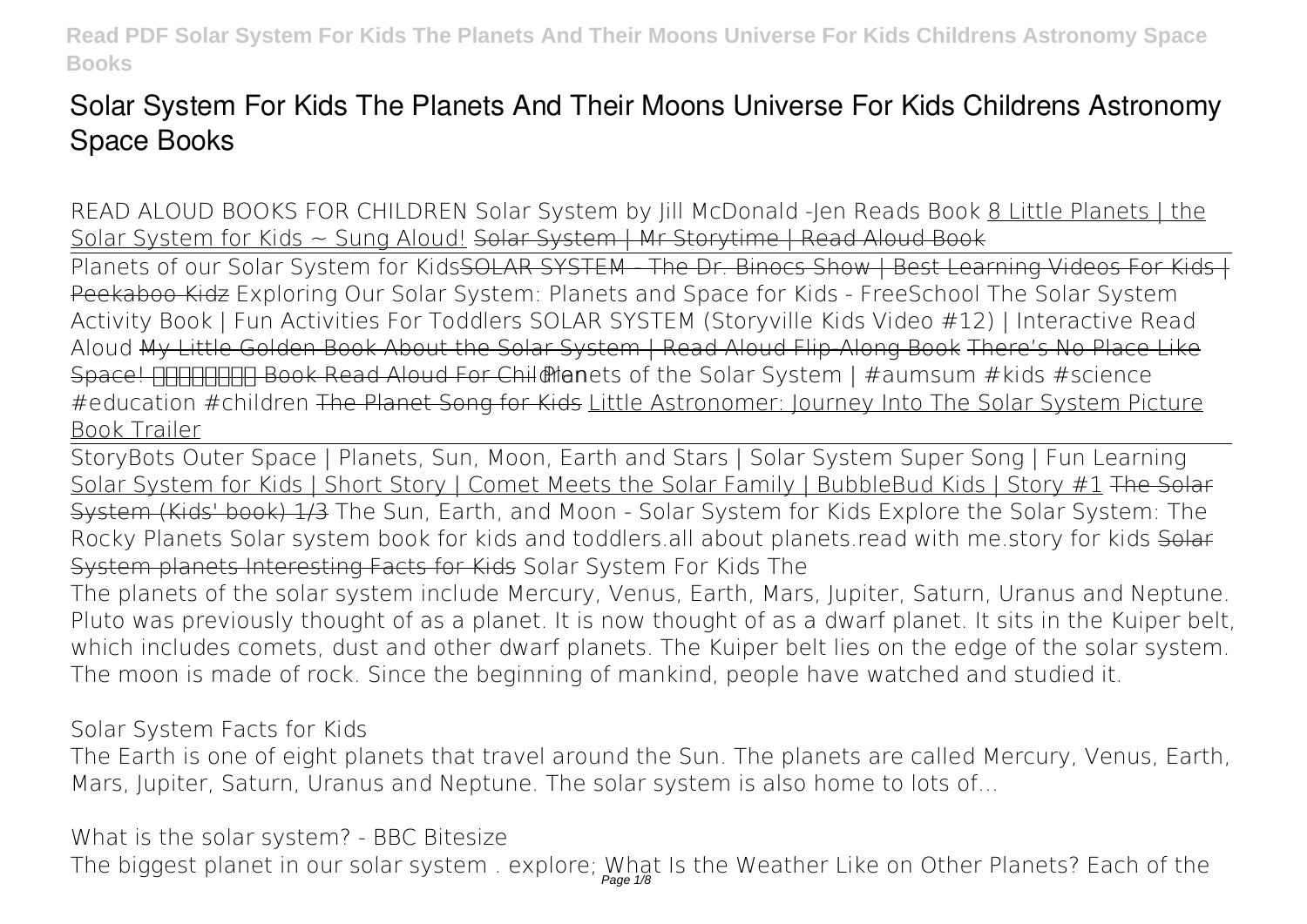planets in our solar system experiences its own unique weather. explore; Is There Ice on Other Planets? Yes, there is ice beyond Earth! In fact, ice can be found on several planets and moons in our solar system.

**Solar System | NASA Space Place – NASA Science for Kids**

This is where we call "home." The solar system is made up of some major and minor players, all of which interact with each other. The solar system consists of our sun, which is a star, and all that its gravity affects. The planets in our solar system are Mercury, Venus, Earth, Mars, Jupiter, Saturn, Uranus and Neptune.

**Solar System Facts for Kids - Interesting Facts about the ...**

Many kids think of the planets in the Solar System as being somewhat close to each other. One effective way to get them to understand the massive distances involved in the Solar System is to build a model in which the distances between the planets are to scale. This particular Solar System model will require at least 30 feet of space.

**Teaching Kids About the Solar System | Science Facts** https://patreon.com/freeschool - Help support more content like this!Here is an in-depth introduction to the Solar System and the planets that are in it. From t...

**Exploring Our Solar System: Planets and Space for Kids ...**

Planet Facts for Kids Our solar system consists of eight planets which all orbit around our home star, the Sun. In the image is Jupiter and one of the moons - image taken by the Juno space craft, a NASA space mission Our planetary system was formed 4.6 billion years ago!

**Solar System Facts for Kids | Planets for Kids | Geography ...**

The Solar System is made up of the Sun and the celestial objects that are bound to it by its gravity: the eight planets and five dwarf planets, their 173 known moons, and billions of small bodies, such as asteroids, icy kuiper belt objects, comets, meteoroids, and interplanetary dust.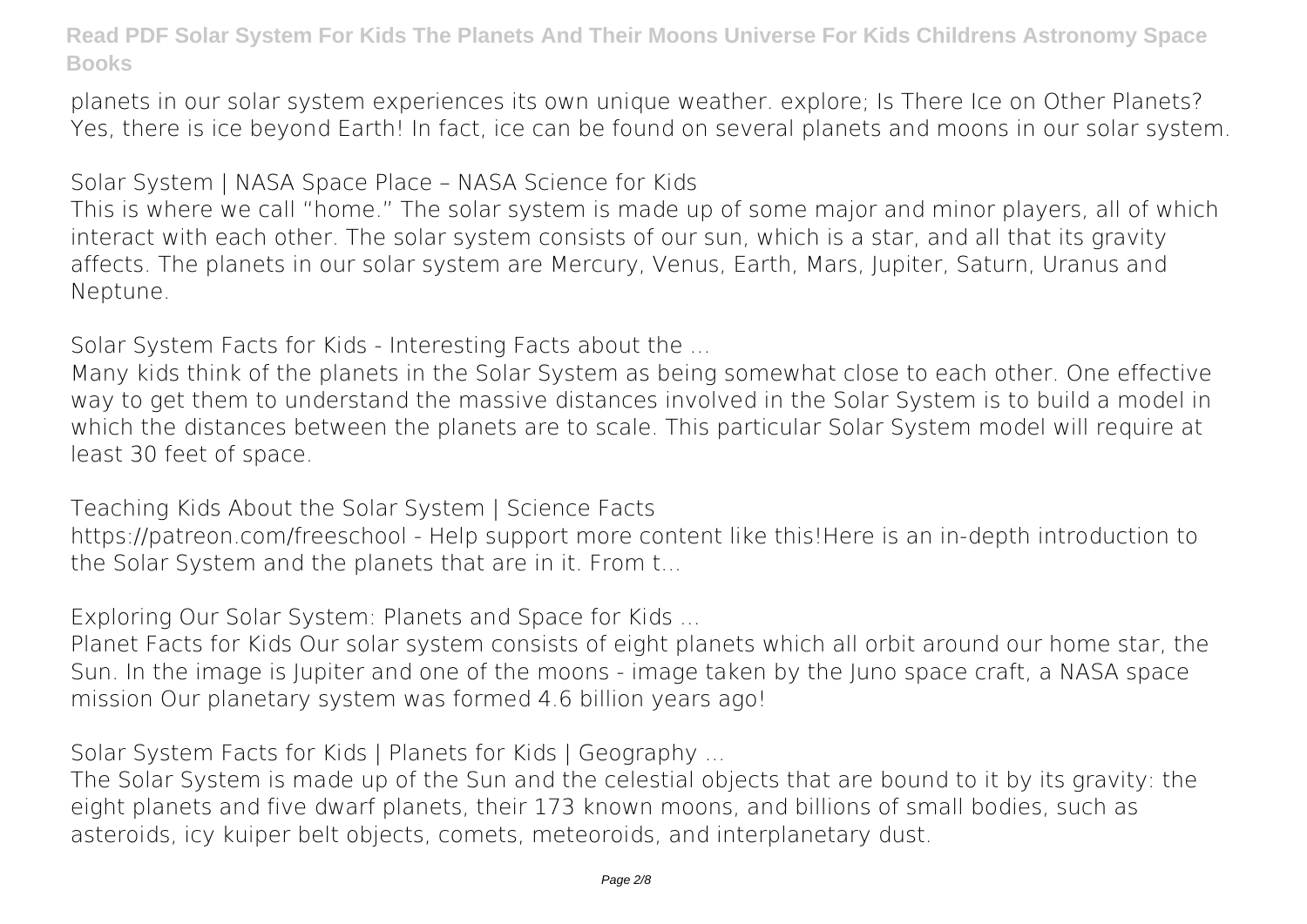**A children's guide to the planets of the solar system ...**

The Solar System includes the Sun, the Earth (where you are now!) and all of the other planets, asteroids and comets that go around and around it. You may think that the Earth is a pretty big place, but the Earth isn't even the biggest planet in the Solar System. The biggest planet is Jupiter – you could fit 1,321 Earths inside Jupiter.

**Solar system for children | Planets and solar system ...**

A lot of astronomy people like to think of the Solar System been made up in two parts We have the Inner Solar System which has Mercury, Venus, Earth and not forgetting Mars. These are closest to the sun and are called the terrestrial planets simply because the have very solid rocky surfaces. 3.79M subscribers The Solar System Song

**Planets For Kids - Solar System Facts and Astronomy**

The Solar System is made up of the Sun and all of the smaller objects that move around it. Apart from the Sun, the largest members of the Solar System are the eight major planets. Nearest the Sun are four fairly small, rocky planets - Mercury, Venus, Earth and Mars. Beyond Mars is the asteroid belt – a region populated by millions of rocky objects.

**ESA - Space for Kids - The Solar System and its planets**

The solar system consists of the Sun and everything that orbits, or travels around, the Sun. This includes the eight planets and their moons, dwarf planets, and countless asteroids, comets, and other small, icy objects. However, even with all these things, most of the solar system is empty space. The solar system itself is only a small part of a huge system of stars and other objects called the Milky Way galaxy.

**solar system - Kids | Britannica Kids | Homework Help**

Facts about Solar System For Kids The existence of the Solar System was unaware for many thousands of years and humans supposed that Earth lies at the... Neptune was the latest planet to be discovered The asteroid belt that can be located between the orbits features a huge number of unevenly shaped ...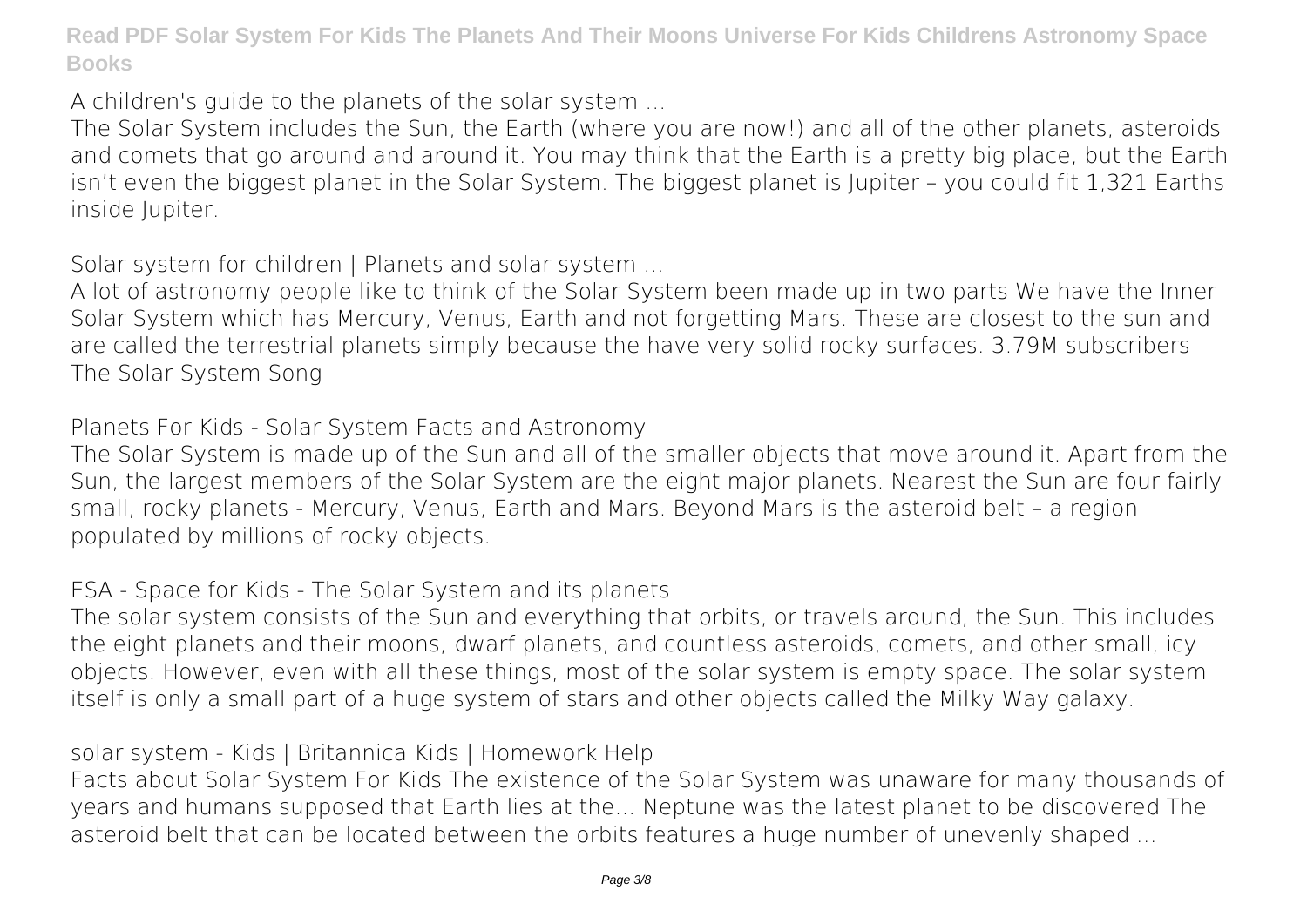**Solar System for Kids: Planets in Solar System, Facts ...**

Make Your Own Solar System Kits with Various Sizes Polystyrene Balls, Foam Pieces &Wooden Sticks For Kids Science Projects(Pack of 2 Kits) 4.5 out of 5 stars 563 £7.95 £ 7 . 95

**Amazon.co.uk: kids solar system kit**

Solar System Ambassador Kevin Sullivan uses a few coins and some paint to explain the fundamentals of solar system scale and distance. Red Nickel Scale Model In this lesson, students will replicate the Voyage model to experience the size of the solar system. The Voyage Scale Model Solar System

**Do-It-Yourself | Kids – NASA Solar System Exploration**

Printable Solar System for Kids Mini Book. This mini book about the planets in our Solar System is geared towards preschoolers, kindergartners and kids in 1st grade. Solar System Printable Mini Book. Planets Mini Book – Mercury & Venus. Planets Mini Book – Earth & Mars. Planets Mini Book – Jupiter & Saturn.

**Solar System for Kids | Woo! Jr. Kids Activities**

Solar System Facts. Check out these fun solar system facts for kids. Learn about the Sun, asteroid belt, terrestrial planets, gas giants and a range of other interesting facts about the Solar System. \*Note that in the image above the sizes are to scale, but the relative distances are not. The solar system includes the Sun and all the objects that orbit around it due to its gravity.

*READ ALOUD BOOKS FOR CHILDREN Solar System by Jill McDonald -Jen Reads Book* 8 Little Planets | the Solar System for Kids ~ Sung Aloud! Solar System | Mr Storytime | Read Aloud Book

Planets of our Solar System for Kids<del>SOLAR SYSTEM The Dr. Binocs Show | Best Learning Videos For Kids</del> Peekaboo Kidz *Exploring Our Solar System: Planets and Space for Kids - FreeSchool* The Solar System Activity Book | Fun Activities For Toddlers **SOLAR SYSTEM (Storyville Kids Video #12) | Interactive Read Aloud** My Little Golden Book About the Solar System | Read Aloud Flip-Along Book There's No Place Like Space! **FIFIFIFIFIFI** Book Read Aloud For Child Manets of the Solar System | #aumsum #kids #science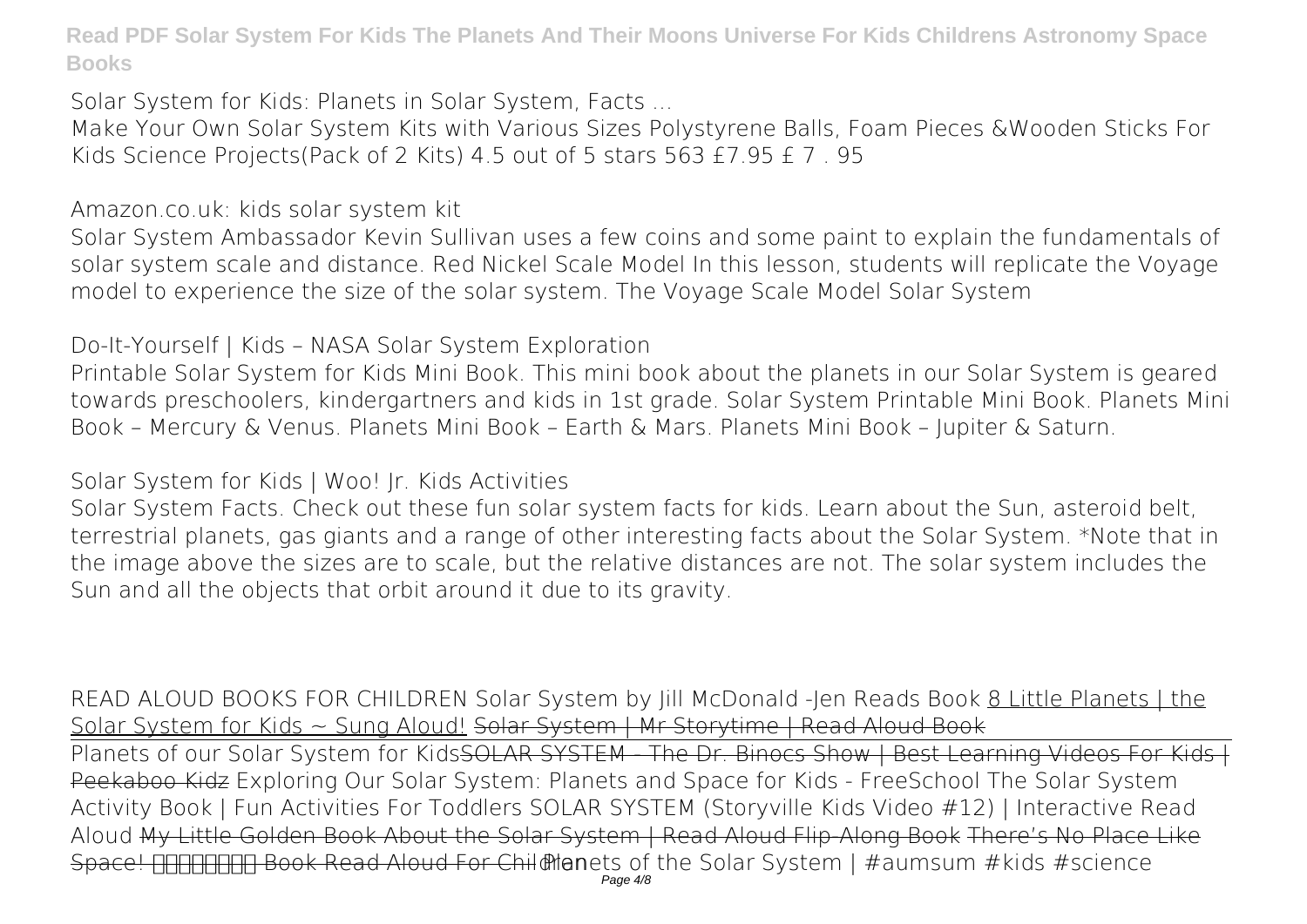#education #children The Planet Song for Kids Little Astronomer: Journey Into The Solar System Picture Book Trailer

StoryBots Outer Space | Planets, Sun, Moon, Earth and Stars | Solar System Super Song | Fun Learning Solar System for Kids | Short Story | Comet Meets the Solar Family | BubbleBud Kids | Story #1 The Solar System (Kids' book) 1/3 *The Sun, Earth, and Moon - Solar System for Kids Explore the Solar System: The Rocky Planets* **Solar system book for kids and toddlers.all about planets.read with me.story for kids** Solar System planets Interesting Facts for Kids **Solar System For Kids The**

The planets of the solar system include Mercury, Venus, Earth, Mars, Jupiter, Saturn, Uranus and Neptune. Pluto was previously thought of as a planet. It is now thought of as a dwarf planet. It sits in the Kuiper belt, which includes comets, dust and other dwarf planets. The Kuiper belt lies on the edge of the solar system. The moon is made of rock. Since the beginning of mankind, people have watched and studied it.

**Solar System Facts for Kids**

The Earth is one of eight planets that travel around the Sun. The planets are called Mercury, Venus, Earth, Mars, Jupiter, Saturn, Uranus and Neptune. The solar system is also home to lots of...

**What is the solar system? - BBC Bitesize**

The biggest planet in our solar system . explore; What Is the Weather Like on Other Planets? Each of the planets in our solar system experiences its own unique weather. explore; Is There Ice on Other Planets? Yes, there is ice beyond Earth! In fact, ice can be found on several planets and moons in our solar system.

**Solar System | NASA Space Place – NASA Science for Kids**

This is where we call "home." The solar system is made up of some major and minor players, all of which interact with each other. The solar system consists of our sun, which is a star, and all that its gravity affects. The planets in our solar system are Mercury, Venus, Earth, Mars, Jupiter, Saturn, Uranus and Neptune.

**Solar System Facts for Kids - Interesting Facts about the ...**

Many kids think of the planets in the Solar System as being somewhat close to each other. One effective<br>Page 5/8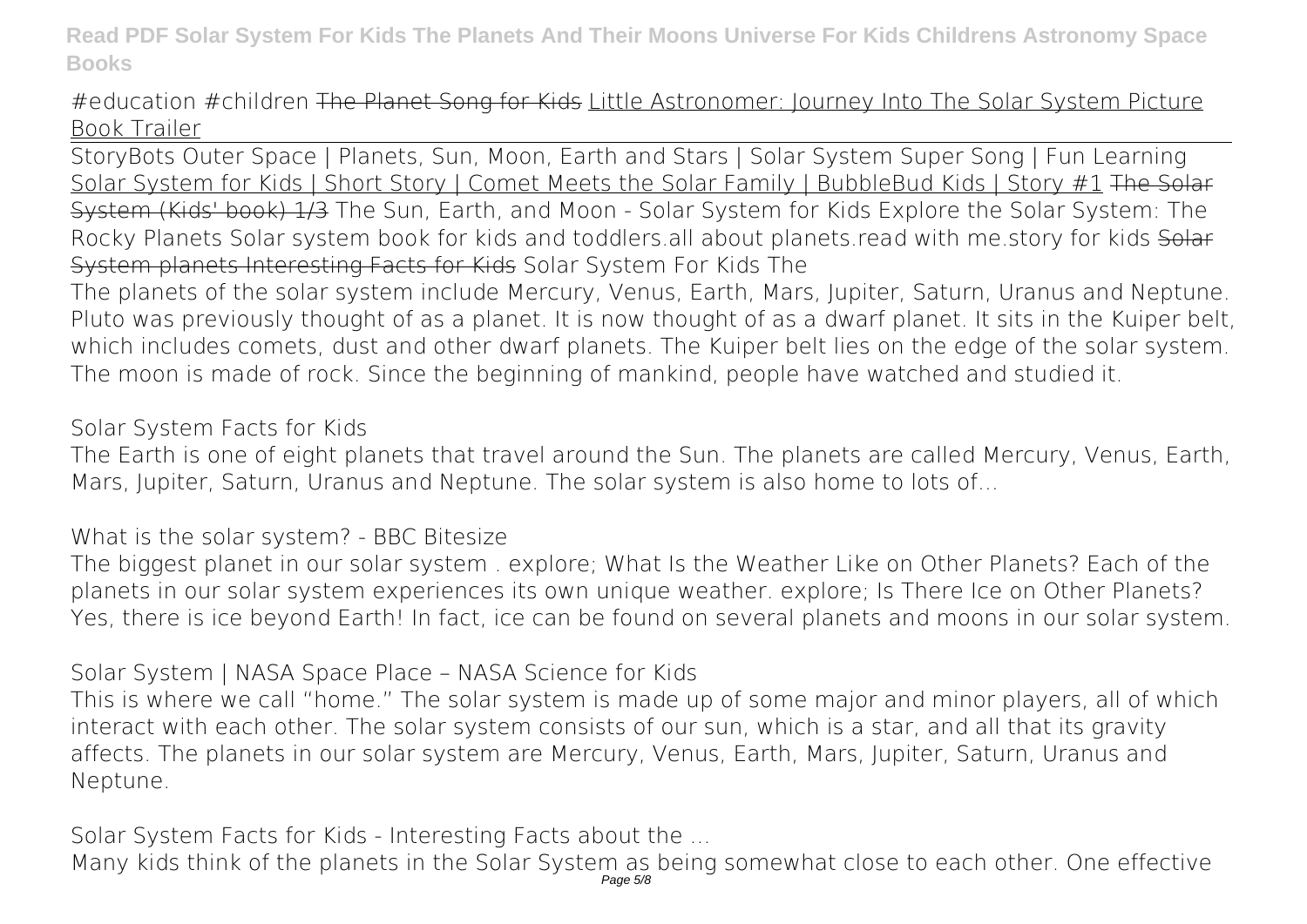way to get them to understand the massive distances involved in the Solar System is to build a model in which the distances between the planets are to scale. This particular Solar System model will require at least 30 feet of space.

**Teaching Kids About the Solar System | Science Facts**

https://patreon.com/freeschool - Help support more content like this!Here is an in-depth introduction to the Solar System and the planets that are in it. From t...

**Exploring Our Solar System: Planets and Space for Kids ...**

Planet Facts for Kids Our solar system consists of eight planets which all orbit around our home star, the Sun. In the image is Jupiter and one of the moons - image taken by the Juno space craft, a NASA space mission Our planetary system was formed 4.6 billion years ago!

**Solar System Facts for Kids | Planets for Kids | Geography ...**

The Solar System is made up of the Sun and the celestial objects that are bound to it by its gravity: the eight planets and five dwarf planets, their 173 known moons, and billions of small bodies, such as asteroids, icy kuiper belt objects, comets, meteoroids, and interplanetary dust.

**A children's guide to the planets of the solar system ...**

The Solar System includes the Sun, the Earth (where you are now!) and all of the other planets, asteroids and comets that go around and around it. You may think that the Earth is a pretty big place, but the Earth isn't even the biggest planet in the Solar System. The biggest planet is Jupiter – you could fit 1,321 Earths inside Jupiter.

**Solar system for children | Planets and solar system ...**

A lot of astronomy people like to think of the Solar System been made up in two parts We have the Inner Solar System which has Mercury, Venus, Earth and not forgetting Mars. These are closest to the sun and are called the terrestrial planets simply because the have very solid rocky surfaces. 3.79M subscribers The Solar System Song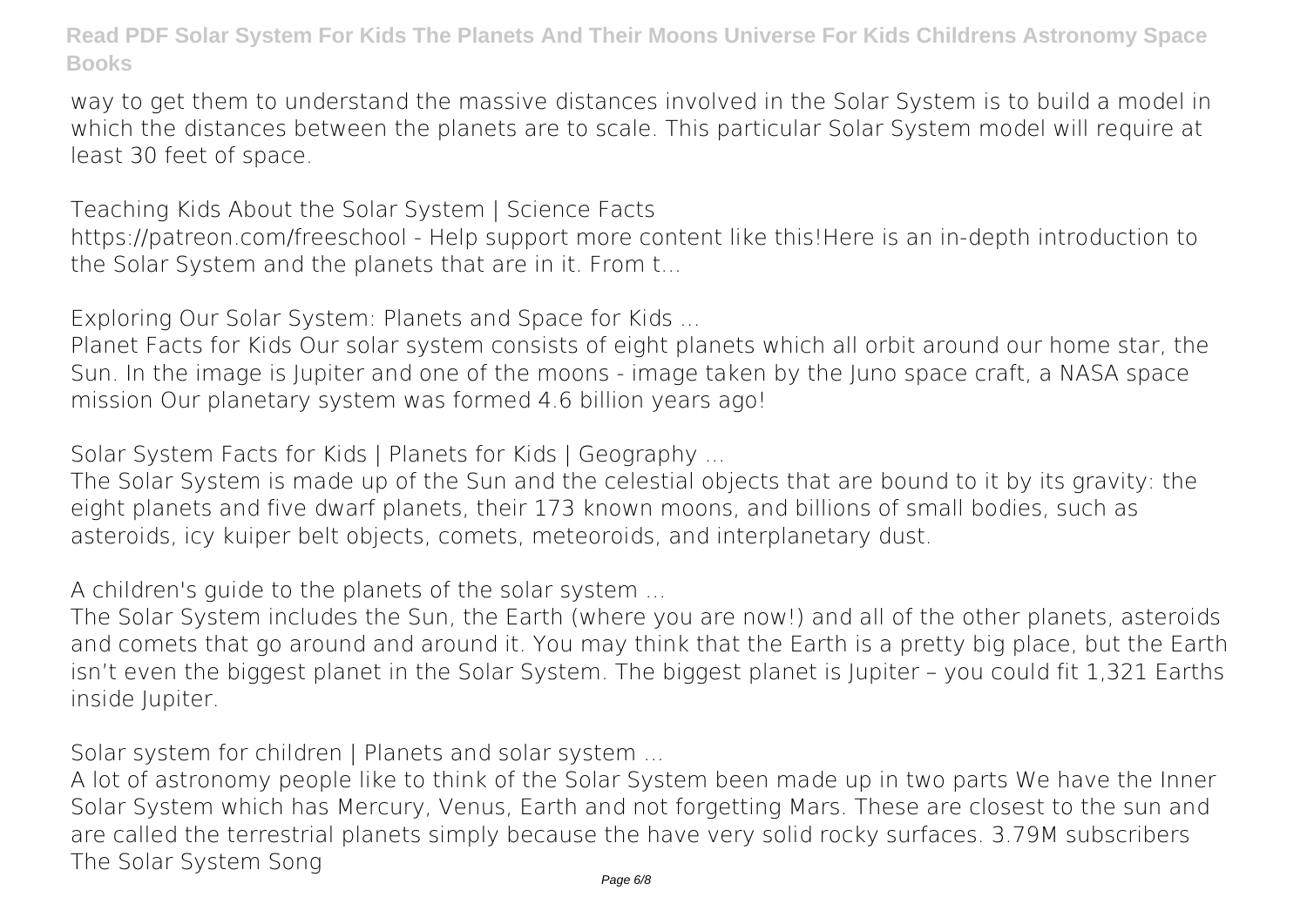**Planets For Kids - Solar System Facts and Astronomy**

The Solar System is made up of the Sun and all of the smaller objects that move around it. Apart from the Sun, the largest members of the Solar System are the eight major planets. Nearest the Sun are four fairly small, rocky planets - Mercury, Venus, Earth and Mars. Beyond Mars is the asteroid belt – a region populated by millions of rocky objects.

**ESA - Space for Kids - The Solar System and its planets**

The solar system consists of the Sun and everything that orbits, or travels around, the Sun. This includes the eight planets and their moons, dwarf planets, and countless asteroids, comets, and other small, icy objects. However, even with all these things, most of the solar system is empty space. The solar system itself is only a small part of a huge system of stars and other objects called the Milky Way galaxy.

**solar system - Kids | Britannica Kids | Homework Help**

Facts about Solar System For Kids The existence of the Solar System was unaware for many thousands of years and humans supposed that Earth lies at the... Neptune was the latest planet to be discovered The asteroid belt that can be located between the orbits features a huge number of unevenly shaped ...

**Solar System for Kids: Planets in Solar System, Facts ...**

Make Your Own Solar System Kits with Various Sizes Polystyrene Balls, Foam Pieces &Wooden Sticks For Kids Science Projects(Pack of 2 Kits) 4.5 out of 5 stars 563 £7.95 £ 7 . 95

**Amazon.co.uk: kids solar system kit**

Solar System Ambassador Kevin Sullivan uses a few coins and some paint to explain the fundamentals of solar system scale and distance. Red Nickel Scale Model In this lesson, students will replicate the Voyage model to experience the size of the solar system. The Voyage Scale Model Solar System

**Do-It-Yourself | Kids – NASA Solar System Exploration** Printable Solar System for Kids Mini Book. This mini book about the planets in our Solar System is geared Page 7/8